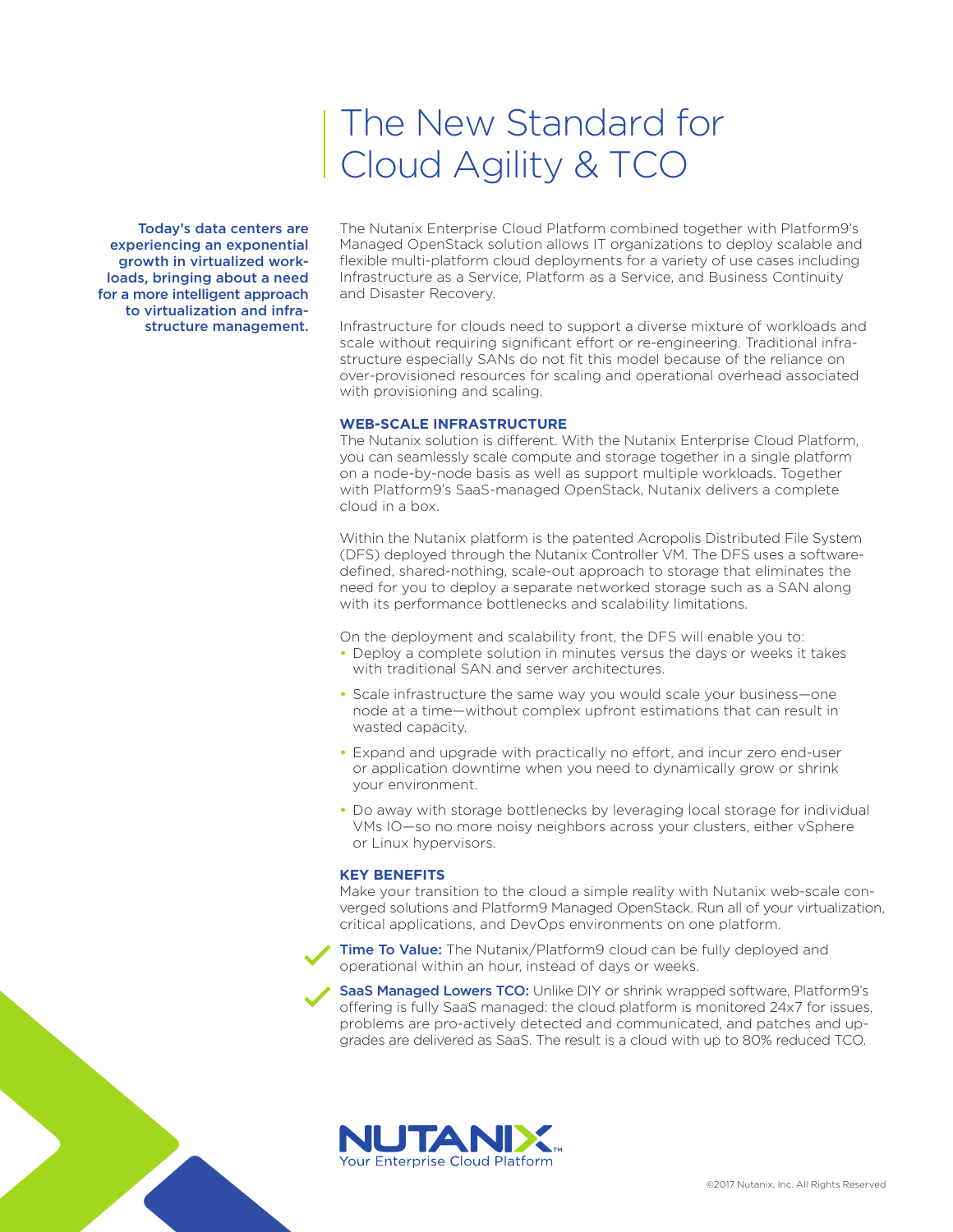Single Pane Hybrid Cloud: Platform9 Managed OpenStack includes fully integrated support for Omni, which allows OpenStack to manage both private and public clouds via a single pane of glass, with a unified self-service portal, and unified policy management for capacity allocation and quota management.

**Enterprise Ready:** Platform9 Managed OpenStack is fully integrated with common enterprise solutions such as Single Sign On Systems are ready to configure. Multiple data-centers or regions can be managed from a single pane of glass. Lease policies enable more efficient use of capacity, and audit/ notification integrations enable integration with any enterprise NOC.

#### **SAAS-MANAGED CLOUD**

OpenStack is the de-facto cloud computing standard in private cloud with open APIs and enjoys enormous support from the open-source community. Platform9 is a leading solution for OpenStack and at the core of Platform9's solution is a fully SaaS-managed architecture, eliminating the need to install, configure, troubleshoot or upgrade the OpenStack cloud management platform. Simply pair and configure Nutanix infrastructure in a few simple steps. Because it is a SaaS solution, Platform9 Managed OpenStack includes proactive 24x7 monitoring of the OpenStack control plane, with proactive 24x7 support for rapid issue detection and remediation. A unified management experience is provided across Nutanix, other legacy hardware and virtualized infrastructure, and public clouds like AWS, GCE; all with the OpenStack API and UI.

Together with the Nutanix solution, Platform9 Managed OpenStack makes implementing your cloud easy:

- **•** Platform9's SaaS-managed architecture means there is no complex management software to install, configure or upgrade. Simply add and configure Nutanix Converged Infrastructure in a few simple steps.
- **•** SaaS deployment means proactive 24x7 monitoring of OpenStack by Platform9, with proactive 24x7 support for rapid issue detection and remediation is built into the solution.
- **•** Operational cost, complexity, and TCO is significantly reduced with a simplified yet feature-rich user experience.
- **•** Single pane management across Nutanix, other legacy hardware and virtualized infrastructure, and public clouds like AWS, GCE; all with the OpenStack API and UI; enabling a true hybrid cloud experience.